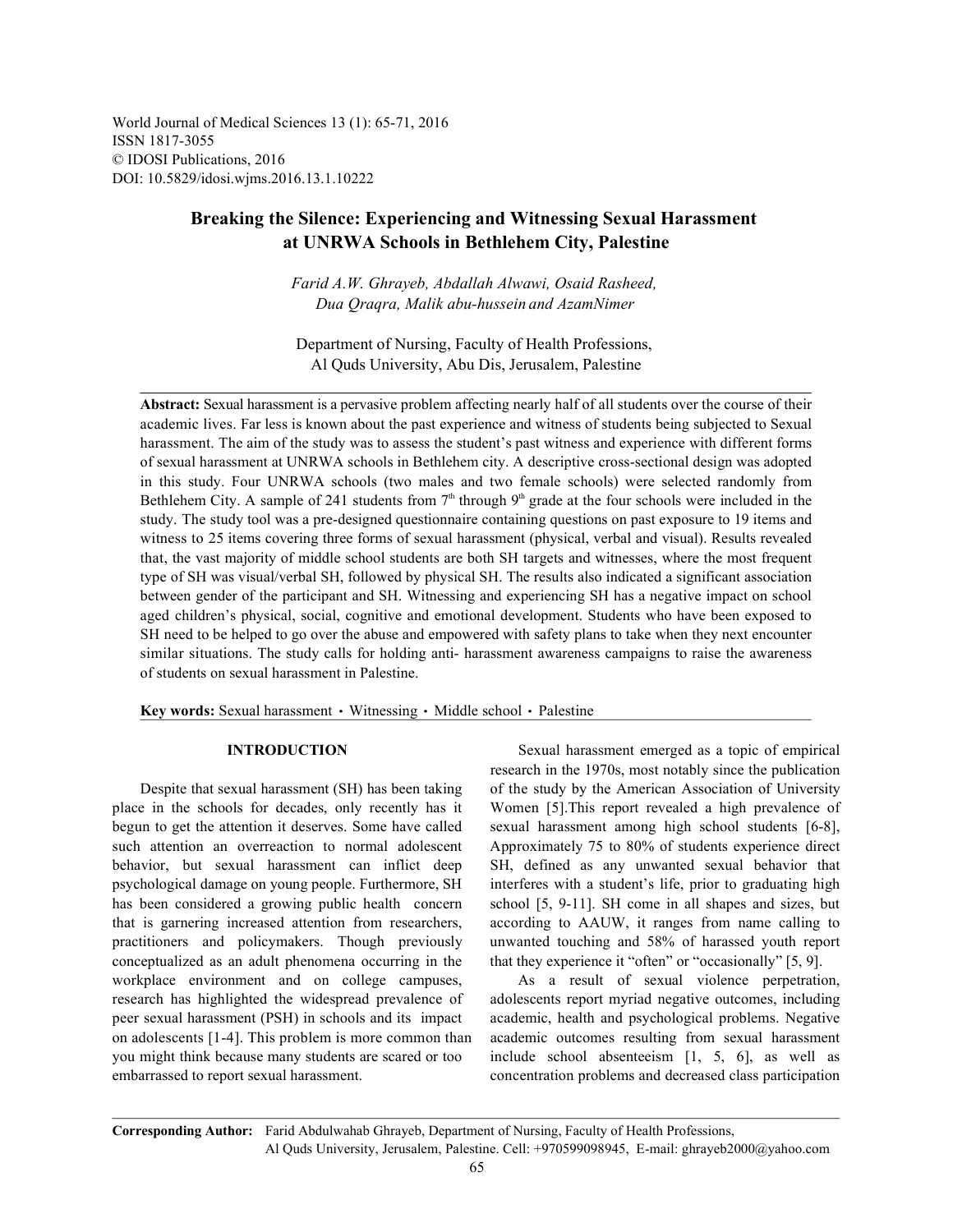school performance was negatively affected [1, 14] and victims reported feeling unsafe at school [15]. Victims may take measures to avoid perpetrators, including skipping or withdrawing from classes which would in turn affect academic outcomes [1, 6].

Victims may also experience physical problems and psychosomatic symptoms as a result of sexual harassment. These include sleep problems [5, 6], appetite problems [5, 15] and substance use [15]. Sexual harassment does not just affect the victim during its occurrence, but its effects may continue into the future. For instance, Chiodo *et al*. [15] found that ninth grade girls who were sexually harassed in school later experienced emotional and delinquency problems in 11th grade. These girls were also more likely to be victims of dating violence and physical violence from other peers later in life. Students in Hill and Kearl's study reported experiencing sleeping problems after the time that the sexual harassment occurred [6].

The literature on this issue indicates an increasing amount of research [16-20] showing that an important percentage of secondary students have been experiencing unwelcome behavior that could be known as peer sexual harassment. Despite this growing interest in the study of peer sexual harassment, researchers vary in their definitions of sexual harassment. The lack of a single definition for this phenomenon has posed measurement problems and contributed to disparity in incidence and prevalence rates [21-24].

Peer sexual harassment in adolescence has been defined as ''an unwanted and unwelcome sexual behavior because sexual harassment cause distress and discomfort to the victims, which can interfere with the normal life of students in schools. SH includes different behaviors such as name-calling, rumors, sexual comments, looks, gestures, attempts at personal contacts and physical attacks'' [25].

Available researches on peer SH among adolescents on schools focus exclusively on the frequency of direct sexual harassment [5] or types of direct sexual harassment experienced and its consequences on students [5, 26-27], but not on the experience and impact of witnessing the SH of another student. The vast majority of adolescents' harassment occurs in public spaces such as hallways, classrooms and cafeterias [5, 6] making this a highly visible form of peer victimization. Given the high proportion of adolescents that are victimized, it is possible that many young people are both directly targeted by SH and witness the victimization of others.

[5, 12- 13]. Other studies have found that victims' overall In light of what has been discussed so far, this study sought to increase our understanding of middle school students' SH experiences by answering the following research questions: (a) What are middle school students' experiences of direct sexual harassment? (b) What are middle school students' experiences of witnessing sexual harassment? Students completed a survey that assessed their SH experiences and grades as well as a detailed incident report describing a single instance of SH they witnessed. It was hypothesized that higher levels of SH would be significantly related to gender.

## **MATERIALS AND METHODS**

**Study Design:** Guided by the aim of exploring students' experiences of direct and witnessing SH, a descriptive quantitative cross sectional research design was used.

**Sampling Methodology:** A stratified sampling method (proportional allocation) was utilized to obtain the required sample size. Stratification of students was done based on gender and grades. A list of the number of classes in each strata, the number of students in each class, was obtained from registration offices in the mentioned schools. From the three grades of each school, one class was chosen by simple random sampling methodology.

**Sample:** A total of 241 students from  $7<sup>th</sup>$  through 9<sup>th</sup> grades at the four schools were included in the study. There were three classes from each grade; each class had around 40 students. Sample size was determined by being calculated based on previous related study done by Lichty and Campbell [28].

**Ethical Consideration:** The participants were from the four UNRWA middle school (Grades 7 through 9) in the Bethlehem City of Palestine with a combined total of almost 1,500 students. An official permission for the study was obtained from the relevant UNRWA school authorities. After school permission was obtained, the study was explained in classes verbally by the research team. Parents of students in Grades 7 and 9 were contacted. Informed consent was obtained from both student participants and parents. Assurances about the confidentiality of the data were given, as were assurances that no individual would be identifiable in any publication of the data. Participant's privacy was protected by allowing for anonymous and voluntary participation. Participants were also told verbally that they could withdraw from the study at any time. Regarding gender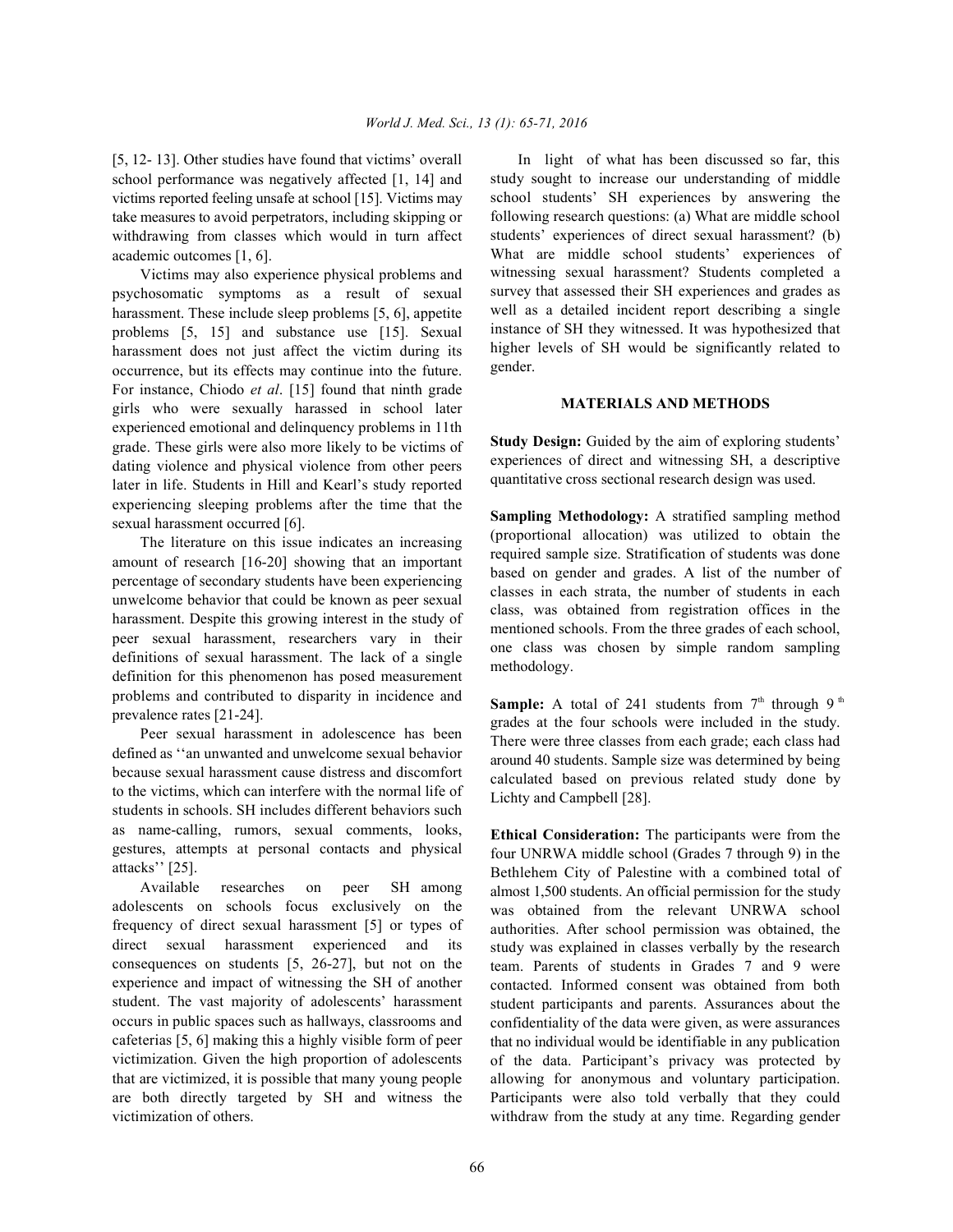Students participated in the study (girls 49.8% and boys 50.2%). The age range was between 13 and 16 years (average age =13.39;  $SD = 1.02$ ).

### **Tools for Data Collection**

**Direct SH:** The Sexual Experiences Questionnaire-High School version (SEQ-HS) was used to measure direct SH experiences [29]. Items reflect a broad range of unwanted, sexual, or gender-focused inappropriate behaviors. The 29-item modified SEQ-HS asked participants to report the frequency (i.e., "0" meaning never to "2+" meaning twice or more) at which they experienced a variety of SH behaviors during the current school year. The reliability was obtained through cronbach's alpha which was (cronbach is  $\alpha$  = 0.82) before collecting the original data.

**Witnessing SH:** The SEQ-HS was adapted to measure witnessing SH experiences.

For example, one item measuring direct victimization read "has any other student pulled your clothing down or off." This item was changed to read "have you witnessed any other student pulling another student's clothing down or off." Items that could not be witnessed were excluded from the measure.

**Tools Validity:** Tools were submitted to a panel of five experts in the field of public health nursing and community health nursing to test the content validity. Modification was carried out according to the panel's judgment on clarity of sentences and appropriateness of content.

**Pilot Study:** It was carried out on 20 % of the total sample to test the applicability, clarify and the feasibility of the study tools and to estimate the needed time to complete the tools. Pilot sample was excluded from the research. Cronbach's alpha  $= 0.82$ , it was done before collecting the original data.

**Statistical Analysis:** Statistical analysis was done using the SPSS version 23 (SPSS Inc., Chicago, IL, USA). The data were expressed as frequencies and percentages. Chi square test was used as indicated. P value was considered significant at level<0.05.

### **RESULTS**

The final analysis was conducted with 241 participants comprising 121 (50.2%) males and 120 (49.8%) females. Of the 241 participants, 83 (34.4%) were 7th graders, 80 (33.2%) were 8th graders and 78 (32.4%) were 9th graders (Table 1).

| Table 1: | Distribution of the studied sample according to their Socio- |  |  |  |  |
|----------|--------------------------------------------------------------|--|--|--|--|
|          | demographic data ( $n = 241$ )                               |  |  |  |  |

| Characteristics | No. of respondents (n) | $(\%)$ |  |
|-----------------|------------------------|--------|--|
| Age (years)     |                        |        |  |
| 12              | 53                     | 22.0   |  |
| 13              | 79                     | 32.8   |  |
| 14              | 75                     | 31.1   |  |
| 15              | 29                     | 12.0   |  |
| 16              | 5                      | 2.1    |  |
| Gender          |                        |        |  |
| Male            | 121                    | 50.2   |  |
| Female          | 120                    | 49.8   |  |
| Grades          |                        |        |  |
| 7 <sup>th</sup> | 83                     | 34.4   |  |
| 8 <sup>th</sup> | 80                     | 33.2   |  |
| 9 <sup>th</sup> | 78                     | 32.4   |  |

What Are Middle School Students' Experiences of Direct Sexual Harassment (SH)?

Table 2 presents the 10 most frequent direct SH behaviors in order from highest to lowest frequency (i.e., percentage of participants reporting experiencing the behavior at least once) (Revise this order in the table??). The most frequently reported items were primarily forms of visual/verbal harassment (e.g., name-calling and commenting on a student's body or looks) and fell into the gender harassment and unwanted sexual attention subsets of SH. The least frequently reported items were insulting others by calling a student a name for a homosexual such as "fag" or "dyke".

Table 3 shows the association between gender (male and female) and the experience of direct sexual harassment among students, where the results indicated a significant association between gender and experience of direct sexual harassment. Male students were more frequently subjected to direct sexual harassment than were females (40.5% vs. 15.0%, respectively,  $P = 0.001$ ). The most frequent sexual harassment behavior among males compared to females was more physical in nature and reflected unwanted sexual attention and sexual coercion.

And least frequently reported item showing, using, or handing out sexual pictures, stories or cartoons to other student and fell into the gender harassment and unwanted sexual attention subsets of sexual harassment. Male students were more frequently subjected to direct sexual harassment than were females (17.4% vs. 1.7%, respectively,  $P = 0.001$ .

What Are Middle School Students' Experiences of Witnessing Sexual Harassment?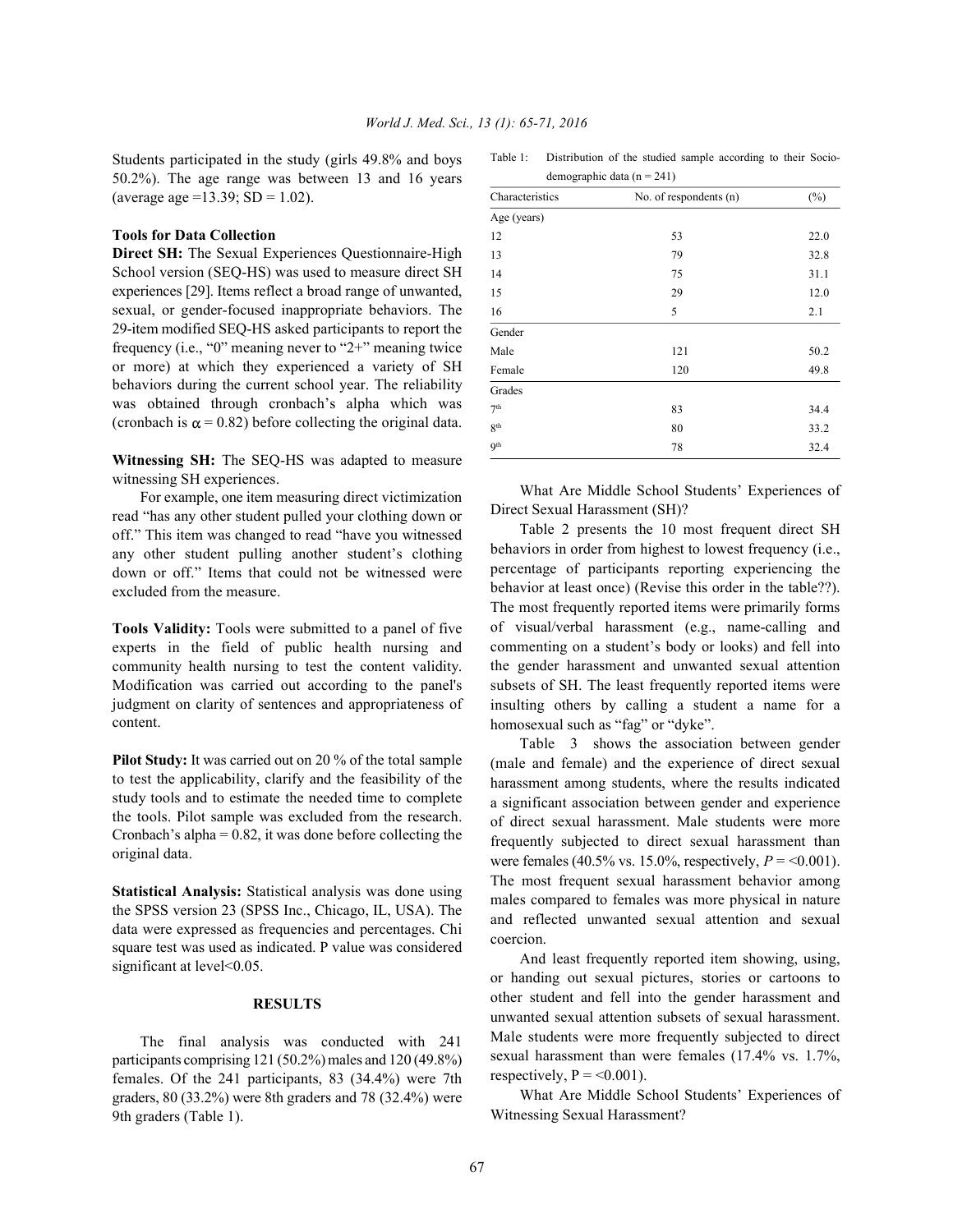| World J. Med. Sci., 13 (1): 65-71, 2016 |  |  |  |
|-----------------------------------------|--|--|--|
|-----------------------------------------|--|--|--|

Table 2: Most Frequently Reported Sexual Harassment Experiences

|                                                                                                          | Number and Percentages |          |               |  |
|----------------------------------------------------------------------------------------------------------|------------------------|----------|---------------|--|
| Item Scale                                                                                               | Never                  | Once     | Twice or more |  |
| Direct sexual harassment                                                                                 |                        |          |               |  |
| calling a student bad names (for example, "bitch")                                                       | 93(38.6)               | 46(19.1) | 102(42.3)     |  |
| calling a student sexual names (for example, "slut," "tease," "whore")                                   | 122(50.6)              | 43(17.8) | 76(31.5)      |  |
| touching a student (for example, put an arm around his or her shoulder) in a way that it was             |                        |          |               |  |
| clear made him or her uncomfortable                                                                      | 122(50.6)              | 46(19.1) | 73(30.3)      |  |
| saying hurtful things about a student body or how (s)he looked (e.g., calling a student                  |                        |          |               |  |
| "fat," "ugly," or "flat chested")                                                                        | 126(52.3)              | 47(19.5) | 68(28.2)      |  |
| staring at a student or parts of a student's body                                                        | 119(49.4)              | 55(22.8) | 67(27.8)      |  |
| making sexual or obscene gestures at a student                                                           | 126(52.3)              | 48(19.9) | 67(27.8)      |  |
| making sexual remarks about a student to others (e.g., saying to others that a student has a "hot body") | 127(52.7)              | 52(21.6) | 62(25.7)      |  |
| giving a student any sexual attention (s) he did not want                                                | 142 (58.9)             | 37(15.4) | 62(25.7)      |  |
| giving a student sexual notes or letters that (s) he didn't want                                         | 131 (54.4)             | 52(21.6) | 58(24.1)      |  |
| calling a student a name for a homosexual (e.g., "fag" or "dyke") to insult him/her                      | 142(58.9)              | 48(19.9) | 51(21.2)      |  |

Table 3: Prevalence and type of students' Direct Sexual Harassment Experiences, Comparison between male and female respondents (male = 121,  $female = 120$ )

|                                                                                      |        | Never      | Once       | Two or more |         |
|--------------------------------------------------------------------------------------|--------|------------|------------|-------------|---------|
| Scale Items                                                                          | Gender | No. $(\%)$ | No. $(\%)$ | No. $(\% )$ | P value |
| making sexual or obscene gestures at a student                                       | Male   | 46(38.0)   | 26(21.5)   | 49(40.5)    | < 0.001 |
|                                                                                      | Female | 80(66.7)   | 22(18.3)   | 18(15.0)    |         |
| touching a student (e.g., put an arm around his or her shoulder) in a way that it    | Male   | 48(39.7)   | 28(23.1)   | 45(37.2)    | 0.003   |
| was clear made him or her uncomfortable                                              | Female | 74(61.7)   | 18(15.0)   | 28(23.3)    |         |
| pulling a student's clothing down or off                                             | Male   | 53(43.8)   | 24(19.8)   | 44(36.4)    | < 0.001 |
|                                                                                      | Female | 109(90.8)  | 9(7.5)     | 2(1.7)      |         |
| giving a student any sexual attention(s) he did not want                             | Male   | 54(44.6)   | 25(20.7)   | 42(34.7)    | < 0.001 |
|                                                                                      | Female | 88(73.3)   | 12(10.0)   | 20(16.7)    |         |
| calling a student a name for a homosexual (e.g., "fag" or "dyke") to insult him/her  | Male   | 56(46.3)   | 28(23.1)   | 37(30.6)    | < 0.001 |
|                                                                                      | Female | 86(71.7)   | 20(16.7)   | 14(11.7)    |         |
| making sexual remarks about a student to others (e.g., saying to others that         | Male   | 54(44.6)   | 30(24.8)   | 37(30.6)    | 0.041   |
| a student has a "hot body")                                                          | Female | 73(60.8)   | 22(18.3)   | 25(20.8)    |         |
| kissing or hugging a student when (s) he did not want it                             | Male   | 73(60.3)   | 17(14.0)   | 31(25.6)    | < 0.001 |
|                                                                                      | Female | 101(84.2)  | 9(7.5)     | 10(8.3)     |         |
| saying sexually explicit things about a student body or how(s)he looked              | Male   | 64(52.9)   | 26(21.5)   | 31(25.6)    | 0.034   |
| (e.g., "Nice butt" or "I want your body")                                            | Female | 76(63.3)   | 29(24.2)   | 15(12.5)    |         |
| wearing T-shirts or hats that had sexually explicit words or                         | Male   | 75(62.0)   | 25(20.7)   | 21(17.4)    | 0.003   |
|                                                                                      | Female | 98(81.7)   | 12(10.0)   | 10(8.3)     |         |
| showing, using, or handing out sexual pictures, stories or cartoons to other student | Male   | 84(69.4)   | 16(13.2)   | 21(17.4)    | < 0.001 |
|                                                                                      | Female | 102(85.0)  | 16(13.3)   | 2(1.7)      |         |

Table 4: Most Frequently Reported Sexual Harassment Experiences

|                                                                                         | Number and Percentages |          |               |  |
|-----------------------------------------------------------------------------------------|------------------------|----------|---------------|--|
| Item Scale                                                                              | Never                  | Once     | Twice or more |  |
| Witnessing Sexual Harassment                                                            |                        |          |               |  |
| told sexual stories or jokes to you that you didn't want to hear                        | 130(53.9)              | 56(23.2) | 55(22.8)      |  |
| called a student bad name (for example, "bitch")                                        | 168(69.7)              | 34(14.1) | 39(16.2)      |  |
| said hurtful things about your body or how you looked (for example, "fat," "ugly")      | 159(66.0)              | 43(17.8) | 39(16.2)      |  |
| made sexual remarks about you to others (for example, told others you have; "hot body") | 174(72.2)              | 35(14.5) | 31(12.9)      |  |
| called you sexual names (e.g., "slut," "tease," "whore")                                | 184(76.3)              | 29(12.0) | 28(11.6)      |  |
| stared at student or parts of his/her body                                              | 192(79.7)              | 21(8.7)  | 28(11.6)      |  |
| cornered, leaned over or followed you                                                   | 182(75.5)              | 32(13.3) | 27(11.2)      |  |
| made sexual or obscene gestures to you                                                  | 186(77.2)              | 28(11.6) | 27(11.2)      |  |
| giving a student sexual notes or letters that (s) he didn't want                        | 179(74.3)              | 36(14.9) | 26(10.8)      |  |
| showed, used, or handed sexual pictures stories or cartoons to you                      | 159(80.9))             | 21(8.7)  | 25(10.4)      |  |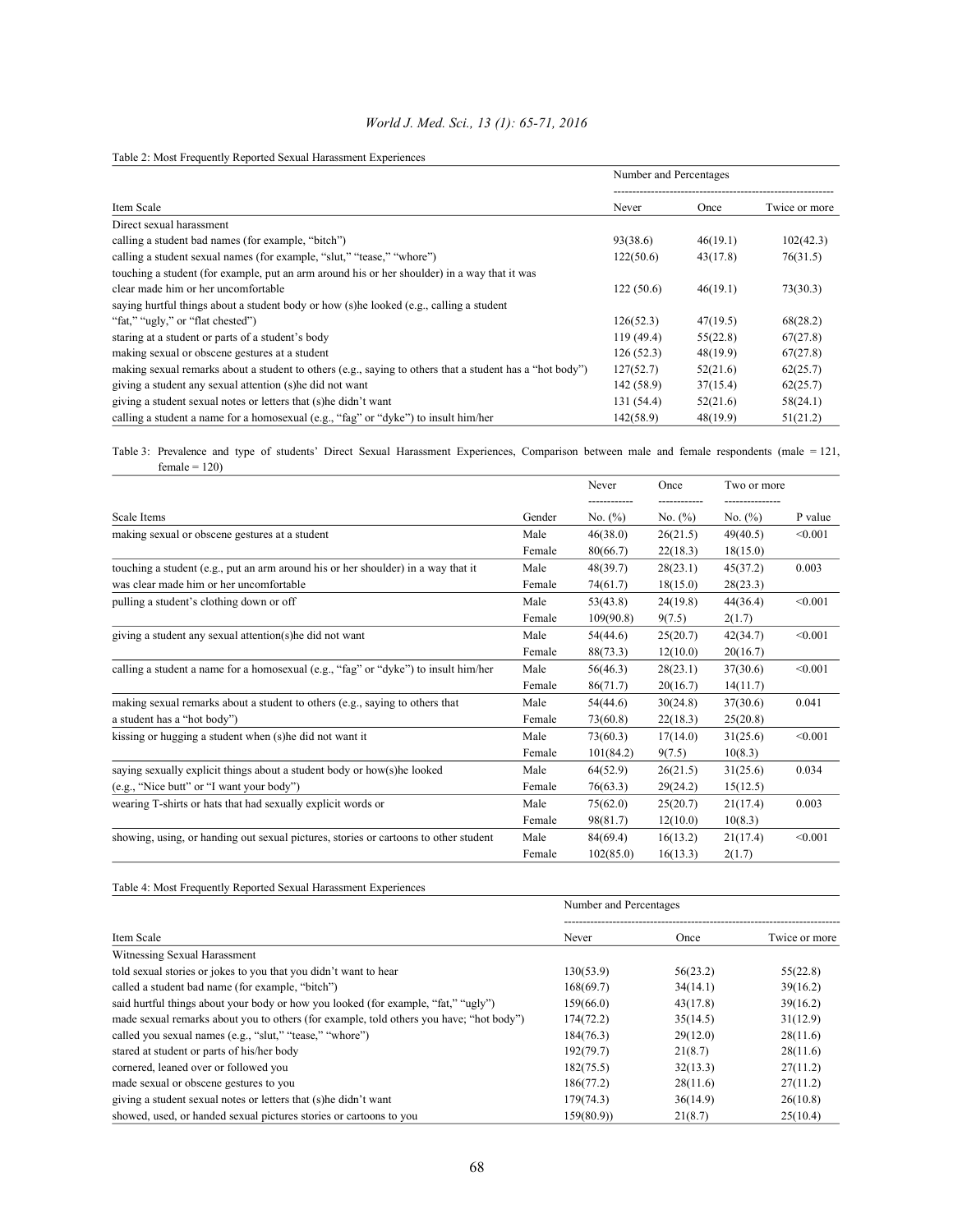Table 5: Prevalence and type of students' witnessing sexual harassment experiences, Comparison between male and female respondents (male = 121,  $female = 120$ 

|                                                                          |        | Never       | Once       | Two or more |         |
|--------------------------------------------------------------------------|--------|-------------|------------|-------------|---------|
| Scale Items                                                              | Gender | No. $(\% )$ | No. $(\%)$ | No. $(\%)$  | P value |
| told sexual stories or jokes to a student that (s)he didn't want to hear | Male   | 57(47.1)    | 27(22.3)   | 37(30.6)    | 0.014   |
|                                                                          | Female | 73(60.8)    | 29(24.2)   | 18(15.0)    |         |
| called a student bad name (e.g., "bitch")                                | Male   | 70(57.9)    | 18(14.9)   | 33(27.3)    | < 0.001 |
|                                                                          | Female | 98(81.7)    | 16(13.3)   | 6(5.0)      |         |
| called you sexual names (e.g., "slut," "tease," "whore")                 | Male   | 78(64.5)    | 18(14.9)   | 25(20.7)    | < 0.001 |
|                                                                          | Female | 106(88.3)   | 11(9.2)    | 3(2.5)      |         |
| giving a student any sexual attention he did not want                    | Male   | 81(66.9)    | 19(15.7)   | 21(17.4)    | 0.003   |
|                                                                          | Female | 98(81.7)    | 17(14.2)   | 5(4.2)      |         |
| made sexual or obscene gestures to other students                        | Male   | 84(69.4)    | 16(13.2)   | 21(17.4)    | 0.005   |
|                                                                          | Female | 102(85.0)   | 12(10.0)   | 6(5.0)      |         |
| showed, used, or handed sexual pictures stories or cartoons to you       | Male   | 87(71.9)    | 14(11.6)   | 20(16.5)    | 0.001   |
|                                                                          | Female | 108(90.0)   | 7(5.8)     | 5(4.2)      |         |
| made fun of you for not acting like enough of a boy/girl                 | Male   | 82(67.8)    | 20(16.5)   | 19(15.7)    | < 0.001 |
| (e.g., called you a "tomboy," "fag," "sissy")                            | Female | 110(91.7)   | 8(6.7)     | 2(1.7)      |         |
| Is one person removing his clothes in front of you                       | Male   | 91(75.2)    | 15(12.4)   | 15(12.4)    | < 0.001 |
|                                                                          | Female | 115(95.8)   | 4(3.3)     | 1(0.8)      |         |
| made forceful attempts to have sex with a student                        | Male   | 99(81.8)    | 7(8.8)     | 15(12.4)    | < 0.001 |
|                                                                          | Female | 118(98.30)  | 1(0.8)     | 1(0.8)      |         |
| sexually assaulted a student                                             | Male   | 101(83.5)   | 6(5.0)     | 14(11.6)    | 0.038   |
|                                                                          | Female | 112(93.3)   | 4(3.3)     | 4(3.3)      |         |
|                                                                          |        |             |            |             |         |

Table 4 presents the 10 most frequent direct SH experiences of direct SH and witnessing SH. Findings behaviors in order from highest to lowest frequency (i.e., from this study indicate that middle school students both percentage of participants reporting experiences of witness and are directly targeted by peer SH, with direct witnessing the behavior at least once). The most harassment occurring at higher rates. An important frequently reported items were primarily forms of verbal finding from this study was that sexual harassment is a harassment (e.g., name-calling and commenting on a very common occurrence in Bethlehem UNRWA middle student's body or looks) and fell into the gender schools. Sexual harassment was apparently a common harassment and unwanted sexual attention subsets of SH. experience among the seventh to ninth graders in this The least frequently reported items were insulting others study. Some students go through direct physical sexual by calling a student a name for a homosexual such as harassment and some endured visual/verbal sexual "fag" or "dyke". harassment, where verbal harassment was more commonly

Table 5 indicates that there were significant reported by both male and female students. differences between boys and girls on 10 of the 24 Our results documented the pervasiveness of witnessing SH behaviors. Table 5 lists the 10 most unwanted sexual attention among adolescents, because frequently witnessed forms of SH in order from highest to almost the vast majority of surveyed students perpetrated lowest frequency (i.e., percentage of participants at least one form of harassment in the previous school reporting experiencing the behavior at least once). Similar year in a school setting. Our results are inconsistence to direct SH, verbal harassment (e.g., told sexual stories, with the results of previous research which has found that name-calling) was the most frequently witnessed approximately 80% of students experienced direct SH at behavior. The least frequently witnessed forms of SH least once prior to graduating high school, whereas 94% were more physical in nature and reflected unwanted of the middle school students surveyed in that study were sexual attention and sexual coercion (e.g., made forceful directly harassed in the previous school year [5-9]. attempts to have sex, sexually assaulted a student). This shocking finding is not new; rather, it confirms

adolescent SH by exploring middle school students' Pennsylvania [31].

**DISCUSSION** comparison to foreign countries, the prevalence of This study nurtured the developing literature on lower than that revealed from a study done in descriptive information reported elsewhere [30]. In different forms of physical harassment in our study is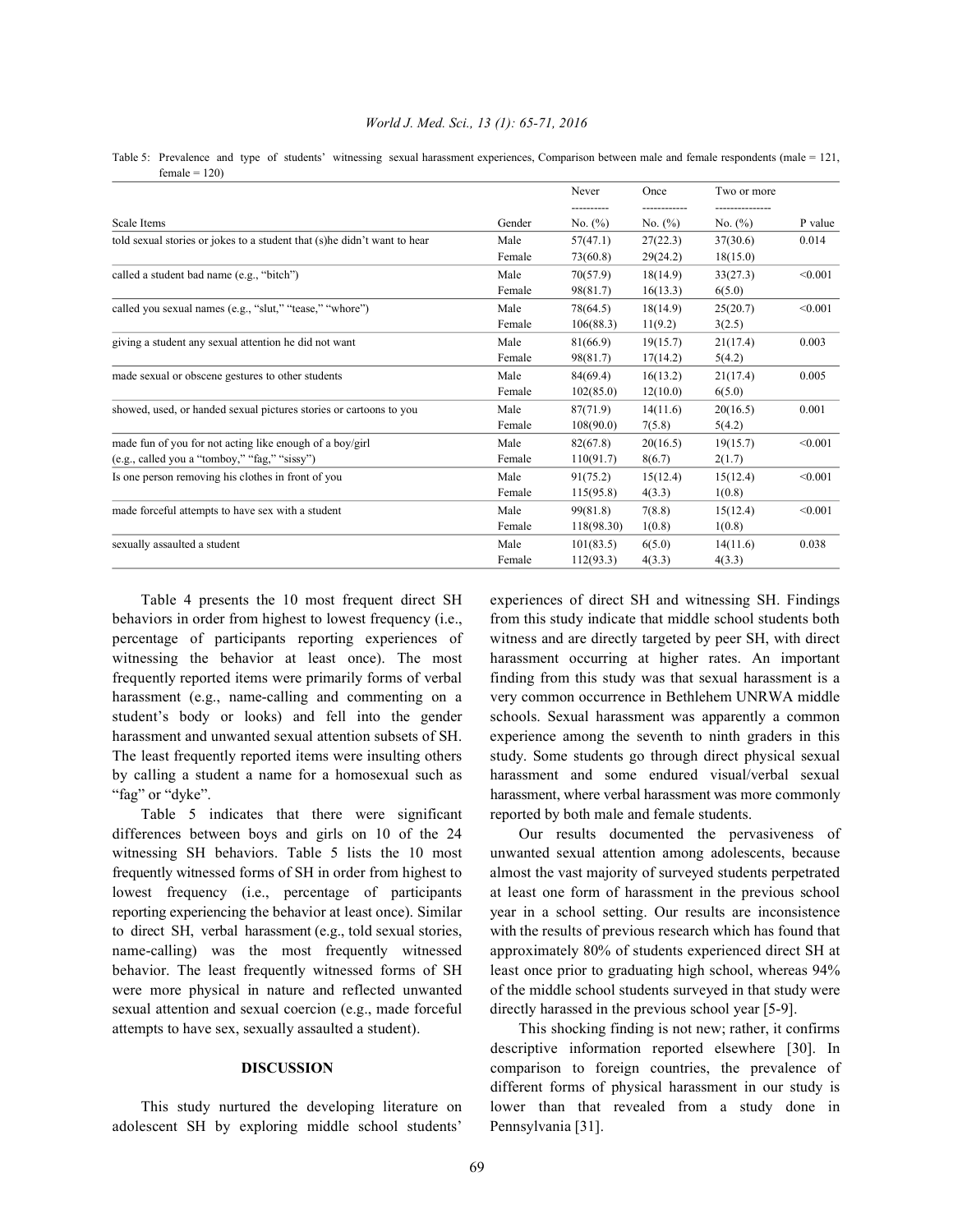according to this study results. An important percentage impact of bullying and sexual harassment of girls and boys said they'd observed at least one victimization on the mental and physical health of incident in the 2015-16 school year. Overall, these findings adolescents. Sex Roles, 59: 1-13. doi:10.1007/s11199 highlight the importance of attending to students' 008-9431-5. experiences witnessing SH and the potentially detrimental 3. Break the Cycle, 2008. State-by-state teen dating effects on individuals and overall school climate. violence report card. Los Angeles, CA: Break the

in the frequency of witnessing SH based on gender. sites/default/files/pdf/state-report-card-fullreport.pdf. Our results are similar to the previous study results 4. Library of Congress, 2011. Teen dating violence:

### **CONCLUSION AND RECOMMENDATIONS** 5. American Association of University Women

studied middle school students. This call for holding anti- University Women. Make references like this style. harassment awareness campaigns to raise the awareness 6. Hill, C. and H. Kearl, 2011. Crossing the line. Sexual of students on definition, forms and laws of sexual harassment at School. Washington: DC: AAUW. harassment. If harassment continues, students need to 7. Leaper, C., C.S. Brown and M.M. Ayres, 2013. seek help from teachers, counselors and administrators. Adolescent girls' cognitive appraisals of coping Students are often embarrassed to report sexual responses to sexual harassment. Psychology in the harassment because of its degrading nature. They need to Schools, 50: 969-986. know that the harassment is not their fault, nor is it a 8. Lichty, L.F. and R. Campbell, 2012. Targets and reflection on them. They need to keep asking for help until witnesses: Middle school students' sexual the harassment stops; it may take two or three harassment experiences. Journal of Early interventions before the behavior is modified. That Adolescence, 32: 414-430. students continue to seek help is in the best interests of 9. American Association of University Women, 2001. all: unresolved conflicts can emotionally damage the Hostile Hallways: Bullying, teasing and victim, harden the consciousness of the perpetrator and sexual harassment in school. Washington, DC: possibly lead to lawsuits for the school system. American Association of University Women

Faculty of Health Professions and the Department of International Journal of Behavioral Development, Nursing, Al Quds University. As well as, the authors 27: 532-540. would like to thank both the all participants of this study 11. Trigg, M. and K. Wittenstrom, 1996. "That's the way and UNRWA education authorities as well UNRWA the world really goes": Sexual harassment and New schools' administrations for their assistance during this Jersey teenagers. Initiatives, 57(2): 55-65. study. 12. Gruber, J.E. and S. Fineran, 2007. The impact of

- Witness; this kind of harassment was also common, 2. Gruber, J.E. and S. Fineran, 2008. Comparing the
- Further comparison showed significant differences Cycle. Retrieved from http://www.breakthecycle.org/
- that have found gender differences in SH frequency A literature review and annotated bibliography. [1, 26, 32]. Document No. 235368. Retrieved from. https://www.ncjrs.gov/pdffiles1/nij/grants/235368.pdf
- This study showed shocking results of a high survey on sexual harassment in America's schools. prevalence of all forms of sexual harassment among the Washington, DC: American Association of (AAUW), 1993. Hostile hallways: The AAUW
	-
	-
	-
	- Educational Foundation.
	- **ACKNOWLEDGEMENT** 10. Lacasse, A., K.T. Purdy and M.J. Mendelson, The authors of this paper would like to thank the offensive sexual behaviors among adolescents. 2003. The mixed company they keep: Potentially
		-
		- **REFERENCES** school girls. Violence Against Women, 13: 627-643. bullying and sexual harassment on middle and high doi:10.1177/1077801207301557.
- 1. Fineran, S. and L. Bennett, 1999. Gender and power 13. Raiford, J.L., 2006. The effect of adolescent physical issues of peer sexual harassment among teenagers. and sexual dating violence on the nutritional and Journal of Interpersonal Violence, 14: 626-641. psychological health of adolescent girls. Retrieved Make references like this style. from: http://scholarworks.gsu.edu/psych\_diss/11.